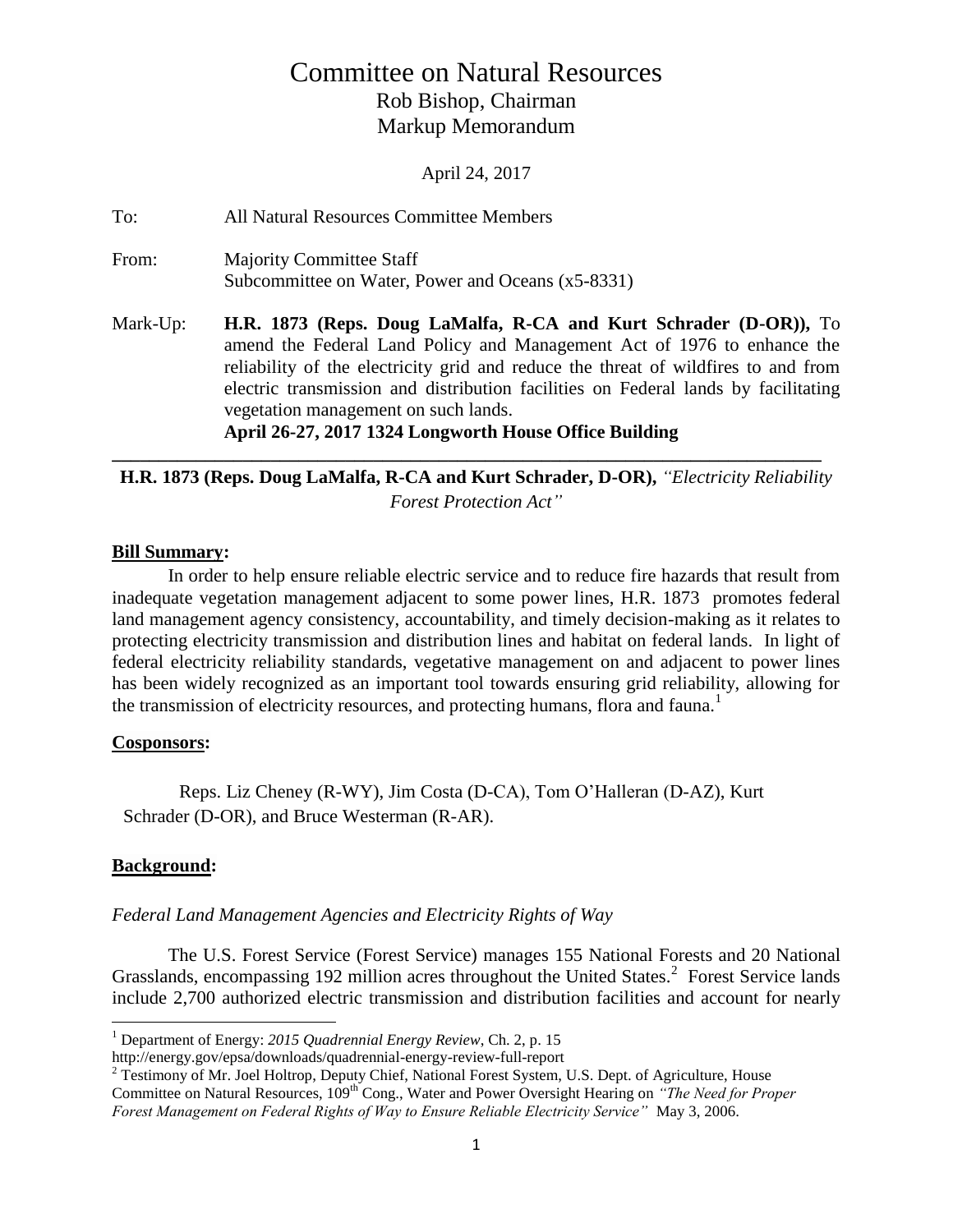18,000 linear miles of electrical rights-of-way (ROW). 3 Similarly, the Bureau of Land Management (BLM) administers 245 million acres, including over 71,613 miles of electrical transmission and distribution lines and over 15,000 authorizations for electric transmission and distribution facilities.<sup>4</sup> The costs of operating, maintaining, and repairing these electricity lines on these ROW are borne by utility companies and their electricity ratepayers.

An electricity right-of-way can have multiple benefits. While an obvious benefit is to provide a linear path for delivering electricity from a generation source to electricity ratepayers, another beneficial purpose is the creation of wildlife corridors. According to the National Wild Turkey Foundation, "the most important turkey use of a ROW is for reproduction. Several studies have found that many hens selected old field vegetation on a ROW for nesting….the close proximity of the forest and old field habitat offers a variety of resources (e.g. food) for turkeys and other wildlife." 5 In addition, according to the North American Pollinator Protection Campaign, "*…*ROW habitat crisscrosses all types of ecosystems as they bring energy to our homes and businesses. If these ROW are managed with an integrated vegetation management program, they can attract and sustain millions of native wild bees, butterflies and beetles and other animals that pollinate and can insure the reproduction of over 75% of all flowering plants.*"* 6

# *The Need to Maintain Electricity Rights-of-Way*

Many ROW are surrounded by living, dying or dead trees that can make contact with an

safeguarding electricity infrastructure and wildlife habitat on ROW located on federal and other lands. The goals of vegetative management are to ensure electricity line reliability, preventing tree-related fires, and keeping the public and habitat safe.

A typical vegetative management program carried out by an electric utility with above-ground transmissions or distribution lines includes tree pruning and removal, manual or mechanical vegetation control around poles or substations, tree-planting or transplanting, and tree inventories. The standard utility practice for managing these

 $\overline{\phantom{a}}$ 

electricity line if not properly maintained. Vegetative management is a critical tool for



Photo 1: Tree Leaning on Distribution Line in the Big Horn National Forest. Source: Big Horn REA

<sup>&</sup>lt;sup>3</sup> Testimony of Mr. Gregory Smith, Director, Lands and Realty Management, U.S. Forest Service, House Committee on Natural Resources, 114th Cong., Water, Power and Oceans Legislative Hearing on "*The Electricity Reliability and Forest Protection Act"* May 20, 2015, p. 3

<sup>&</sup>lt;sup>4</sup> Testimony of Ms. Karen E. Mouritsen, Deputy Assistant Director, Energy, Minerals, and Realty Management, Bureau of Land Management, Department of the Interior, House Committee on Natural Resources, 114<sup>th</sup> Cong., Water, Power and Oceans Legislative Hearing on "*The Electricity Reliability and Forest Protection Act"* May 20, 2015, p. 1.

<sup>&</sup>lt;sup>5</sup> [http://www.nwtf.org/conservation/bulletins/bulletin\\_19.pdf](http://www.nwtf.org/conservation/bulletins/bulletin_19.pdf)

<sup>&</sup>lt;sup>6</sup> [http://www.nwtf.org/conservation/bulletins/bulletin\\_19.pdf](http://www.nwtf.org/conservation/bulletins/bulletin_19.pdf)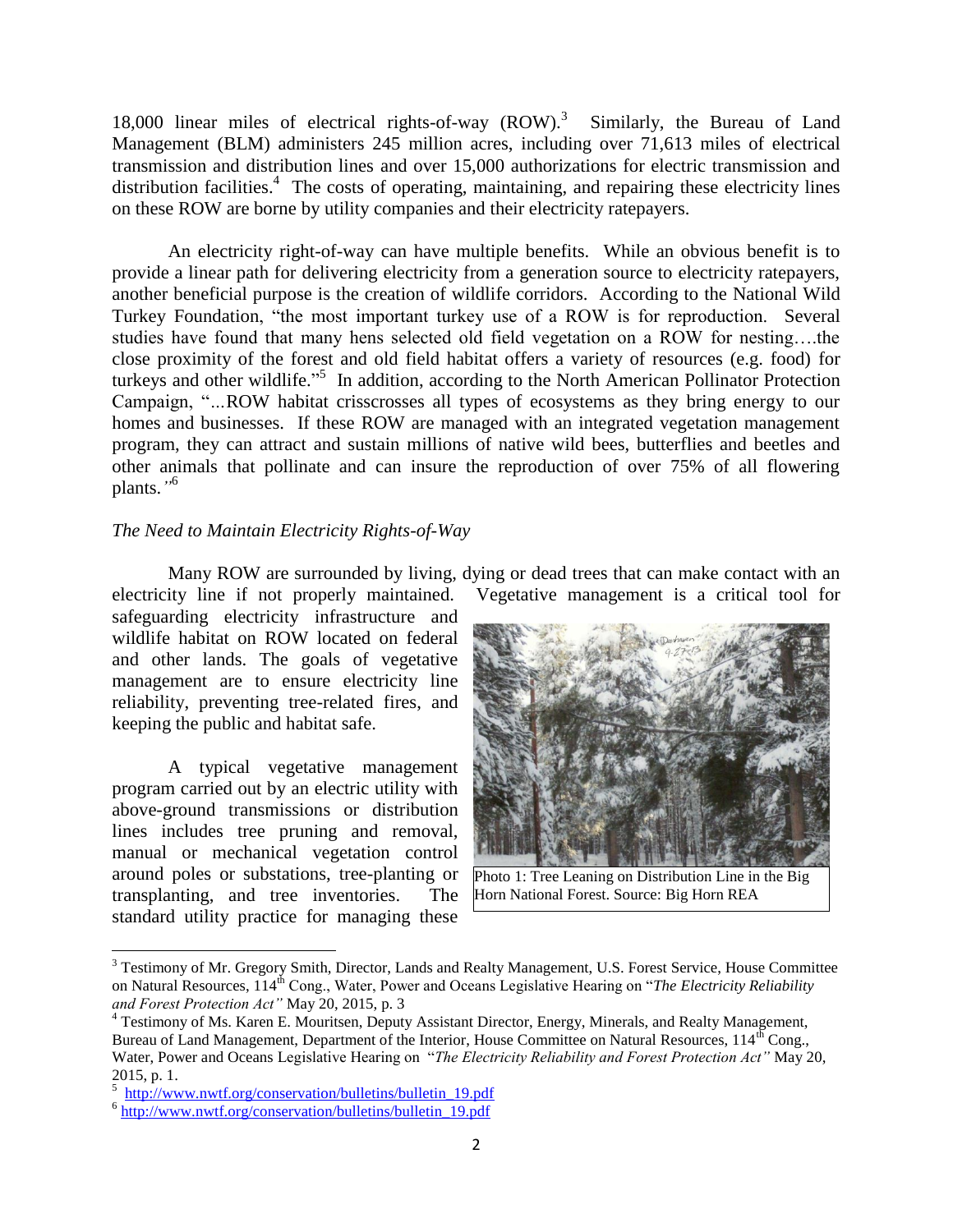ROW is called Integrated Vegetative Management (IVM), which is generally defined as the "practice of promoting desirable, stable, low-growing plant communities -- that will resist invasion by tall-growing tree species -- through the use of appropriate, environmentally sound, and cost-effective control methods."<sup>7</sup>

As noted above, there are almost 90,000 miles of electric transmission and distribution lines on Forest Service and BLM lands. In order to perform IVM activities, conduct infrastructure inspections and operate and maintain power lines on these lands, electric utilities must seek permission and approval from the appropriate federal land management agency, which will typically use processes under the National Environmental Policy Act to assess whether the proposed vegetative management measures comply with federal environmental laws. Despite these electricity corridors being "less than a fraction of a percent" of overall federal lands, the consequences of not effectively managing the electricity right-of-way can be significant and catastrophic.<sup>8</sup>



*Photo 2: Satellite Photo Impacts of the August 14, 2003 Electricity Blackout. Source: AM980.ca*

When a right-of-way is not properly maintained, a tree can grow into or fall on to a power line, causing fires and a domino effect of electricity blackouts. For example, on August 10, 1996, three power lines in the Pacific Northwest sagged on to untrimmed trees, causing a massive electricity blackout that impacted 7.5 million people across fourteen western states, two Canadian provinces and part of Mexico.<sup>9</sup> An August 14, 2003 blackout caused by a fallen tree led to an outage for 50 million electricity customers in the eastern U.S. (see Photo 2). $^{10}$ 

As a result of the 2003 blackout and ongoing reliability concerns, what was then the North American Electric Reliability Council (NERC) finalized vegetative management standards and guidelines for the electric industry in

 $2005.<sup>11</sup>$  In the same year, Congress passed and the President signed the Energy Policy Act of 2005 (P.L. 109-190), which focused on creating nationwide mandatory electricity reliability standards to help avoid widespread electricity blackouts.<sup>12</sup>

 7 [http://www.epa.gov/pesp/htmlpublications/ivm\\_fact\\_sheet.html](http://www.epa.gov/pesp/htmlpublications/ivm_fact_sheet.html)

<sup>&</sup>lt;sup>8</sup> Testimony of Mr. Michael Neal, Manager of Forestry and Special Programs for Arizona Public Service, House Committee on Natural Resources, 113<sup>th</sup> Cong., Water and Power Oversight Hearing, "Keeping the Lights on and *Reducing Catastrophic Forest Fire Risk: Proper Management of Electricity Rights of Way on Federal Lands,"* May 7, 2014*,* p. 2

<sup>&</sup>lt;sup>9</sup> <http://energy.gov/sites/prod/files/oeprod/DocumentsandMedia/BlackoutFinal-Web.pdf>  $10$  http://www.am980.ca/2013/08/14/blackout-10-years/

<sup>&</sup>lt;sup>11</sup> Federal Energy Regulatory Commission FAC-003-2

<sup>&</sup>lt;sup>12</sup> Pub. L. 109-190, 120 Stat. 298.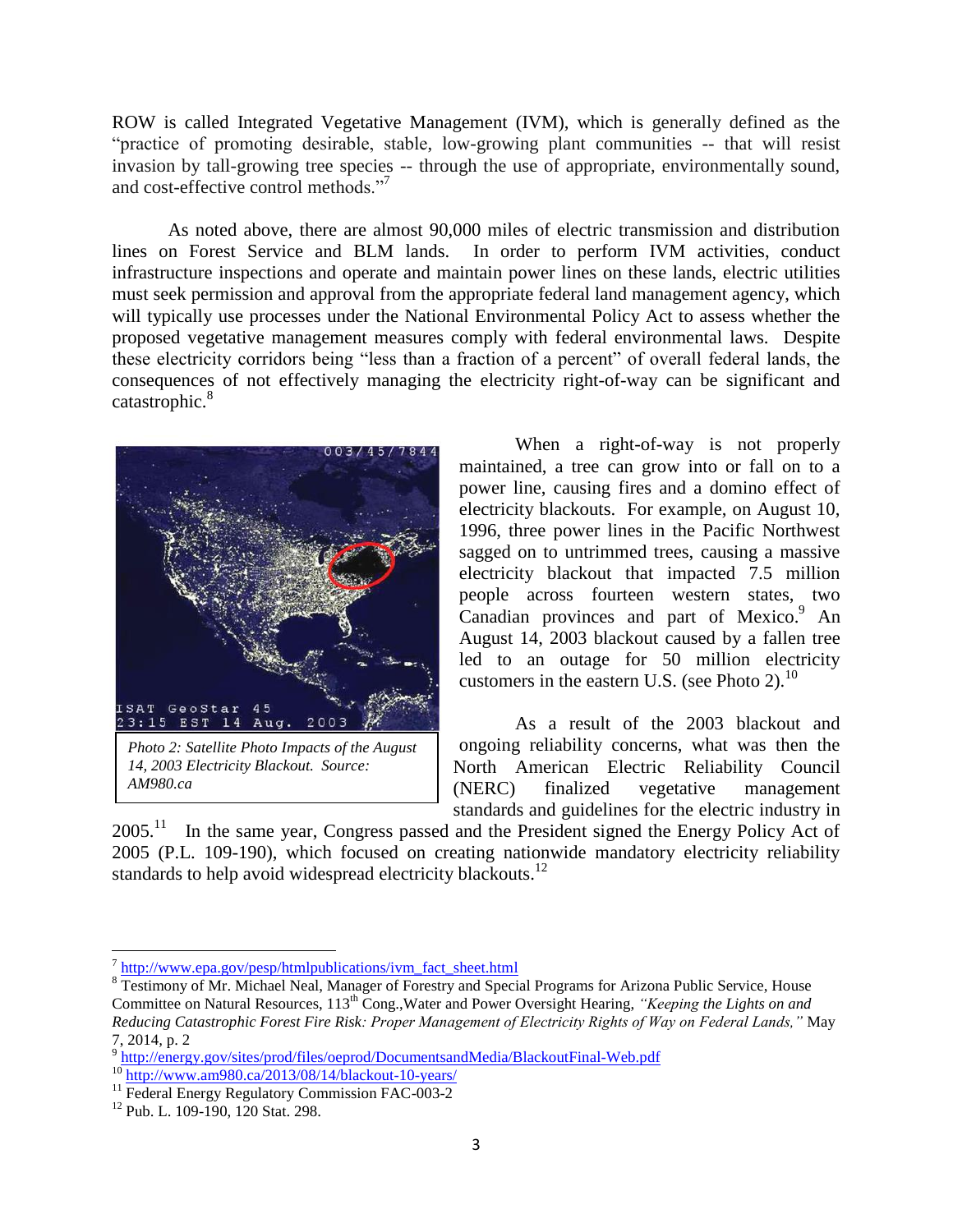Over a decade later, vegetative management is still an ongoing issue. For example, the Department of Energy's 2015 Quadrennial Energy Review (QER), states:

*Reliability and resilience projects have also included operations and maintenance activities, such as aggressive vegetation management. While it might be considered low-tech, vegetation management is an essential activity; both the 1996 West Coast and 2003 East Coast-Midwest power outages started from trees along transmission lines.<sup>13</sup>* 

### *The Challenges of Maintaining Electricity Rights-of-Way and Adjacent Hazard Trees on Federal Lands*

Despite the 2005 federal law to help maintain electricity reliability, federal land agencies have been subject to criticism for not allowing vegetative management policies to be carried out in a consistent and timely basis. Specifically, some electricity providers have voiced concerns that federal land managers carry out policies contradictory from one another, that there is no timely decision-making process for removing dangerous trees, and that redundancy in reviews and work requirements add unnecessary delay. As an example, Mr. Randall Miller of PacifiCorp testified to the House Natural Resources Committee in the 113<sup>th</sup> Congress about federal staffing inconsistencies:

*The inconsistent viewpoints of Federal land managers create difficulties for utilities because local authorities are empowered to make their own decisions for what is or is not appropriate in their jurisdictions. The arrangement creates unpredictable directives regarding what is or what is not authorized on utility corridors on Federal lands - in spite of land managers ostensibly working with the same policies and procedures*. 14

Electric utilities are not only focused on managing vegetation on ROW, but are also concerned about adjacent high-risk and hazardous trees outside the corridor. Many electric utilities remain threatened with not only liability for fires on federal lands caused by nearby, but also outside the ROW trees falling on power lines.<sup>15</sup> Despite being potentially liable for trees that are outside of the ROW but are on federal lands, utilities may encounter opposition and lengthy delay from some Forest Service personnel to remove the high risk trees. At a Water, Power and Oceans Subcommittee legislative hearing on a nearly identical bill last year, Mr. Dave Markham of the Central Oregon Cooperative testified:

 $\overline{\phantom{a}}$ 

<sup>13</sup> Department of Energy: *2015 Quadrennial Energy Review*, Ch. 2, p.15

http://energy.gov/epsa/downloads/quadrennial-energy-review-full-report

<sup>&</sup>lt;sup>14</sup> Testimony of Mr. Randall Miller, Director of Vegetative Management, PacifiCorp, House Committee on Natural Resources Committee, 113th Cong., Water and Power Oversight Hearing *"Keeping the Lights on and Reducing Catastrophic Forest Fire Risk: Proper Management of Electricity Rights of Way on Federal Lands,"* May 7, 2014*,*  p. 6

<sup>&</sup>lt;sup>15</sup> Testimony of Mr. Steven Eldrige, General Manager and CEO, Umatilla Electric Cooperative, House Committee on Natural Resources, 109th Cong., Water and Power Oversight Hearing on *"The Need for Proper Forest Management on Federal Rights of Way to Ensure Reliable Electricity Service"* May 3, 2006.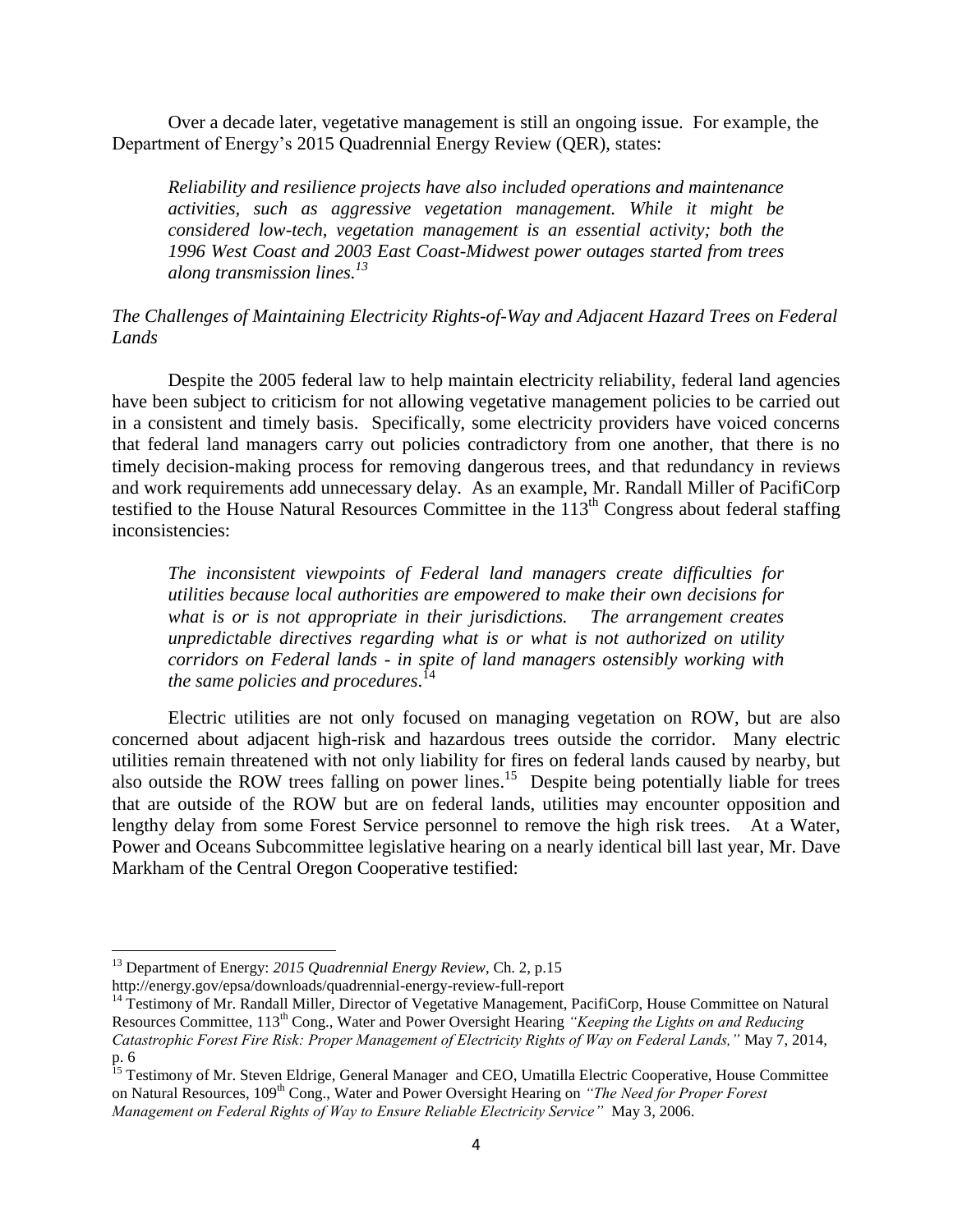*Years ago, Midstate Electric Cooperative in La Pine, Oregon, requested the trimming of selective trees along the rights-of-way on USFS land for fear the trees were a hazard. This request was denied. Predictably, a tree fell into a power line, sparking a wildfire. Because the electric cooperative was held strictly liable, they had to pay firefighting costs of \$326,850. This legislation's provision shifting the liability away from the utility if the agency denies permission to manage the vegetation is needed and long overdue.<sup>16</sup>*

This liability framework results in a situation where federal officials are unwilling to take measures to maintain trees on lands they manage, but the cost of that negligence ultimately could and does fall on ratepayers. H.R. 1873 addresses this to ensure that a utility is not liable if the federal government fails to allow the utility to manage vegetation on or adjacent to the right-ofway. However, a utility would still be liable if its lines or facilities spark a fire not related to the federal government's decision or indecision on vegetative management.

The Forest Service reported 113 and 232 wildfires, respectively in 2013 and 2012, caused by contact between power lines and trees on its lands.<sup>17</sup> H.R. 1873 seeks to reduce such wildfires, in part, by promoting federal consistency, accountability, and timely decision-making as it relates to protecting electricity transmission and distribution lines on federal lands from trees. The Forest Service and BLM have maintained that they have and are working on partnerships with utilities to maintain rights-of-way.<sup>18</sup> Indeed, the Forest Service has promoted its so-called "Desk Guide" for vegetative maintenance near power lines. According to the agency, the document "emphasizes that where transmission lines face imminent threat from vegetation, utilities may treat that vegetation without waiting for Forest Service approval."<sup>19</sup> The agency also signed an interagency Memorandum of Understanding with utilities in October  $2016<sup>20</sup>$  Both agencies also maintain they need adequate funding to process permits and oversee utility activities; however, some utilities have argued that it is more a question of agency accountability and lack of timelines. $^{21}$ 

#### **Major Provisions/Analysis of H.R. 1873:**

The bill adds a new section (section 512) to the end of the Federal Land Management and Policy Act of 1976.

l

<sup>16</sup> Testimony of Mr. Dave Markham, President/CEO of the Central Oregon Cooperative*,* Committee on Natural Resources, 114th Cong., Water, Power and Oceans Legislative Hearing on *"The Electricity Reliability and Forest Protection Act "* May 20, 2015*,* p. 3

<sup>&</sup>lt;sup>17</sup> Testimony of Mr. Jim Pena, Associate Deputy Chief of the National Forest System, U.S. Forest Service, House Committee on Natural Resources, 113th Cong., Water and Power Oversight Hearing "*Keeping the Lights On and Reducing Catastrophic Forest Fire Risk: Proper Management of Electricity Rights of Way on Federal Lands,"* May 7, 2014, p. 2

 $^{18}$  Id.  $^{19}$  Id

<sup>&</sup>lt;sup>20</sup> Memorandum of Understanding among the Edison Electric Institute, U.S. Forest Service; Bureau of Land Management, U.S. Fish and Wildlife Service, National Park Service, and the U.S. Environmental Protection Agency. [http://www.eei.org/ourissues/TheEnvironment/Land/Documents/EEI\\_MOU\\_FINAL\\_5-25-06.pdf](http://www.eei.org/ourissues/TheEnvironment/Land/Documents/EEI_MOU_FINAL_5-25-06.pdf)

<sup>21</sup> House Committee on Natural Resources, "*Keeping the Lights On and Reducing Catastrophic Forest Fire Risk: Proper Management of Electricity Rights of Way on Federal Lands"* 113<sup>th</sup> Cong<sub>r.</sub>, May 7, 2014, found in hearing transcript, Pp. 27-28.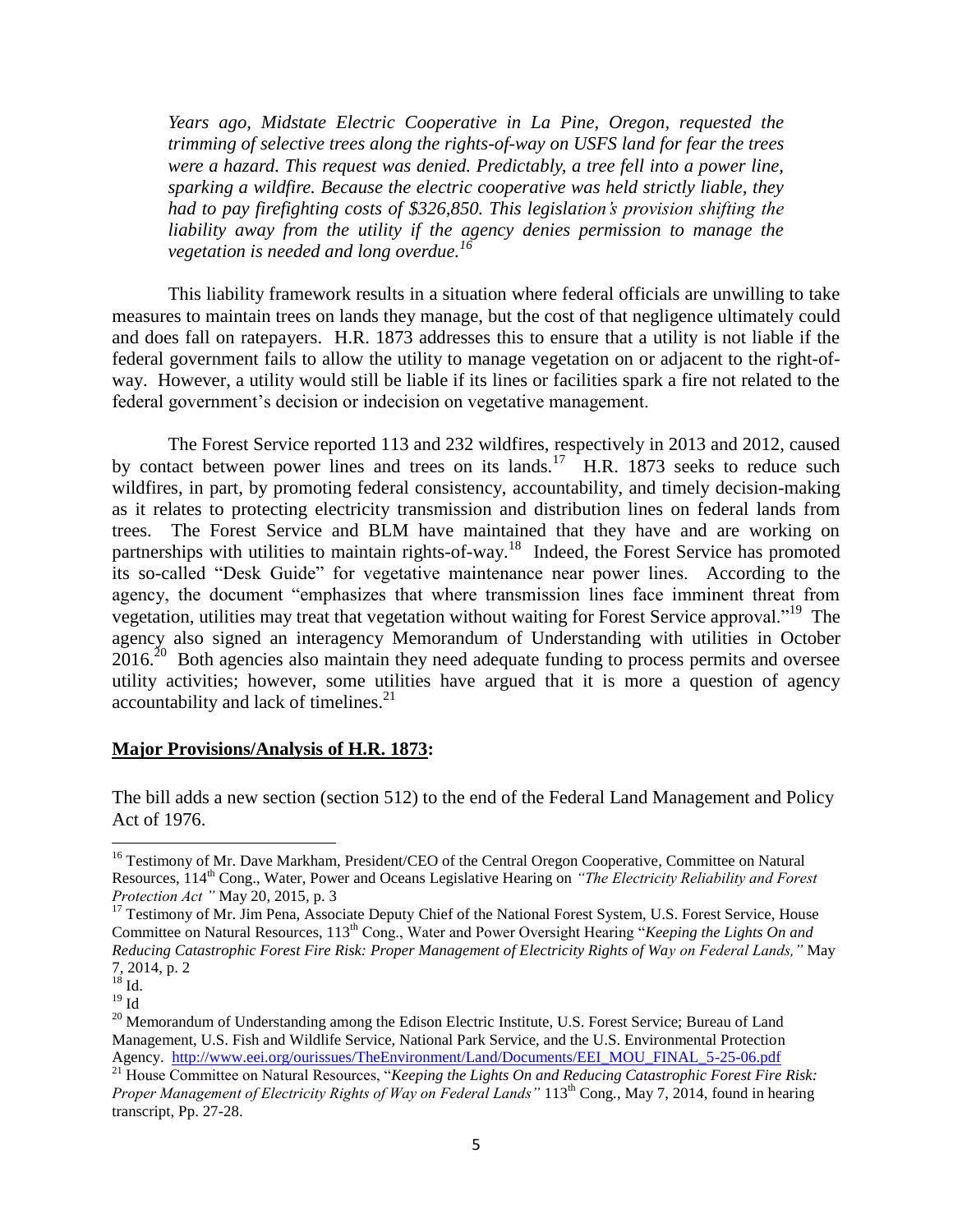*Section 512(a) General Directions to Enhance Reliability.* This subsection requires the Interior Secretary (hereinafter referred to as the Secretary) and Secretary of Agriculture to provide direction to ensure that all existing and future rights-of-way for electrical transmission and distribution facilities on federal lands include provisions for utility vegetation management, facility inspection and operation and maintenance.

*Section 512(b) Vegetation Management, Facility Inspection and Operation and Maintenance Plans***.** This subsection requires the Secretary and Secretary of Agriculture to afford owners and operators of ROWs the option of developing and submitting plans for the proper Secretary's approval, and to develop a coordinated process for review and approval for such plans – assuring prompt review not to exceed 30 days. This subsection also requires these plans to comply with Federal, State, and local electrical system reliability and fire safety standards, and prohibits the secretaries from amending these standards. The subsection also defines "Hazard Tree" as "any tree inside the right-of-way or located outside the right-of-way that has been found…to be likely to fail and cause a high risk of injury, damage, or disruption within 10 feet or less of an electric power line or related structure if it fell," and requires the Secretary and the Secretary of Agriculture to apply his or her categorical exclusion process under the National Environmental Policy Act of 1969 to plans developed for existing transmission ROW.

*Section 512(c) Response to Emergency Situations.* Under this subsection, if a hazard tree has made contact with or is in imminent danger of making contact with a transmission or distribution line, the owner or operator of that line may trim or remove the hazardous condition, and shall within 24 hours notify the appropriate local agent of the relevant Secretary.

*Section 512(d) Compliance with Reliability Standards.* If vegetation within or adjacent to the ROW does not meet NERC clearance requirements or those established by state and local authorities, and the Secretary or Secretary of Agriculture has failed to act to allow the owner or operator of the ROW to conduct vegetation management activities three days after a request has been made, an owner or operator may, after notifying the appropriate Secretary, conduct management activities to meet those requirements.

*Section 512(e) Reporting Requirement*. Requires the Secretaries to report requests and actions made under subsections (c) and (d) annually on their respective websites.

*Section 512(f) Liability.* If the appropriate Secretary fails to authorize a transmission or distribution facility owner or operator to manage vegetation on federal lands within or adjacent to a ROW, and the vegetation causes or contributes to wildfire damage, loss, or injury, the owner or operator of the facility shall not be liable to the United States or other parties directly.

*Section 512(g) Training and Guidance.* The Secretaries are encouraged to develop a training program for personnel of the department involved in vegetation management decisions relating to transmission and distribution facilities on Federal lands. Such plans should ensure that personnel understand electric system reliability and fire safety requirements, and how to assist owners and operators of ROWs to comply with those standards. The training program will also encourage willing owners and operators of electricity transmission and distribution lines to incorporate, on a voluntary basis, practices which would enhance habitat and forage for pollinators and other wildlife.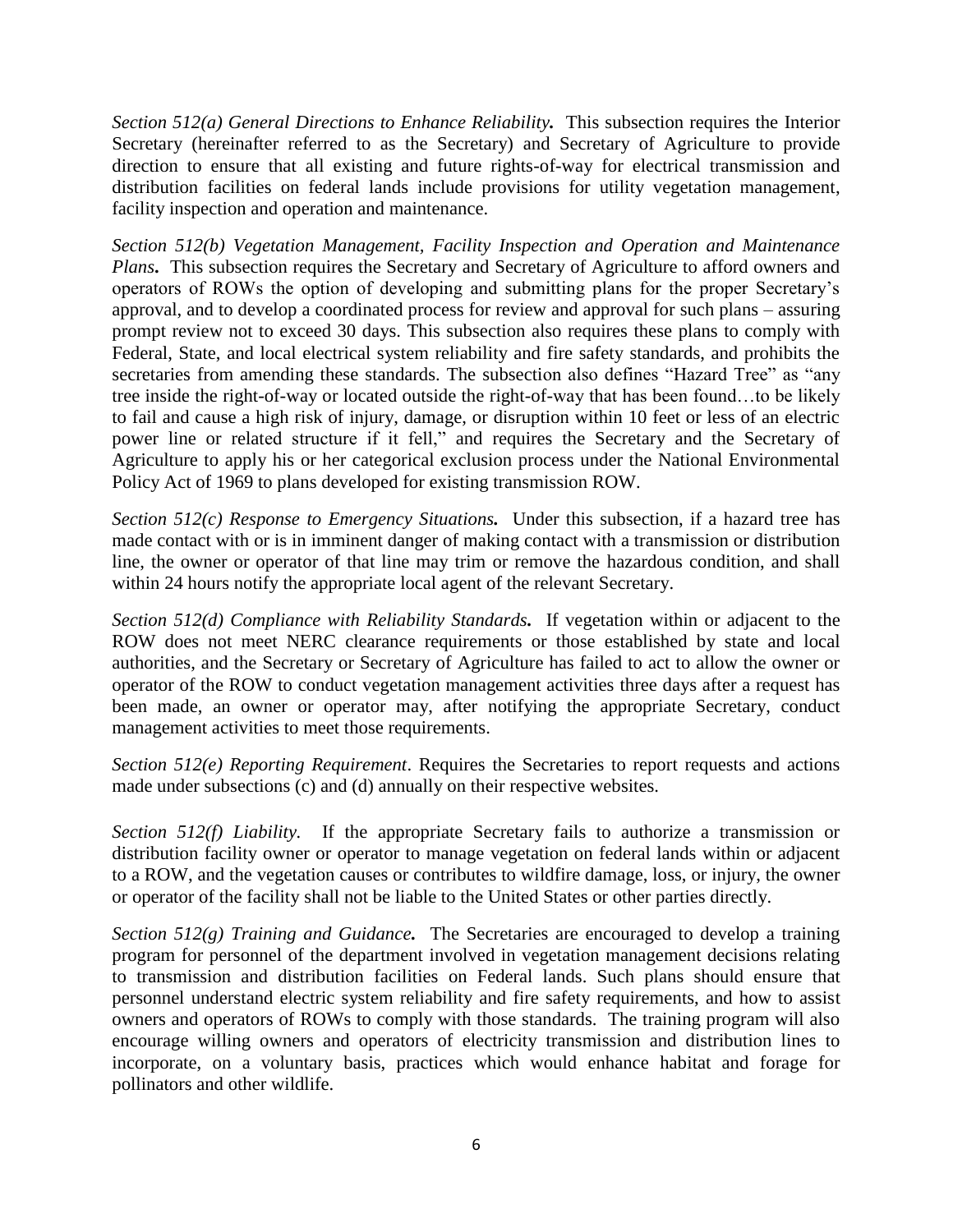*Section 512(h) Implementation*. Not later than one year after the enactment of Sec. 512, the Secretaries shall, prescribe regulations or amend existing regulations to implement the section, and shall make those regulations final no later than two years after the section's enactment.

*Section 512(I) Existing Vegetation Management, Facility Inspection and Operation and Maintenance Plan.* Ensures that nothing in the section requires an owner or operator to develop and submit a new plan if one already has been approved by the appropriate Secretary before the date of enactment of this section.

# **Cost:**

The Congressional Budget Office (CBO) has not completed a cost estimate of this bill at this time; however, its cost estimate of a nearly identical bill in the last Congress (H.R. 2358), CBO indicated that implementing the bill's deadlines would cost \$2 million annually over the 2016-2020 period. Additionally, CBO estimated that implementing the provision that ensures that a utility is not held liable if the federal government fails to allow a utility to manage vegetation on or adjacent to the ROW will have a 'negligible impact' on federal costs because 'it is unlikely that an agency would deny a request to clear vegetation that might subsequently result in a wildfire" under the bill. $^{22}$ 

# **Administration Position:**

Unknown.

# **Anticipated Amendments:**

There will likely be amendments to the bill.

# **Effect on Current Law (Ramseyer):**

**Showing Current Law as Amended by H.R. 1873 (as introduced)** [new text highlighted in **yellow**; text to be deleted bracketed and highlighted in [**blue**]

## **Title V of the Federal Land Policy and Management Act of 1976 (43 U.S.C. 1761 et seq.)**

## **(a) Authorized purposes**

The Secretary, with respect to the public lands (including public lands, as defined in section 1702(e) of this title, which are reserved from entry pursuant to section 24 of the Federal Power Act (16 U.S.C. 818)) and, the Secretary of Agriculture, with respect to lands within the National

 $\overline{\phantom{a}}$ <sup>22</sup> Congressional Budget Office, "*H.R. 2358, Electricity Reliability and Forest Protection Act*," Sept. 15, 2015, *available at*: [https://www.cbo.gov/publication/50822,](https://www.cbo.gov/publication/50822) p. 2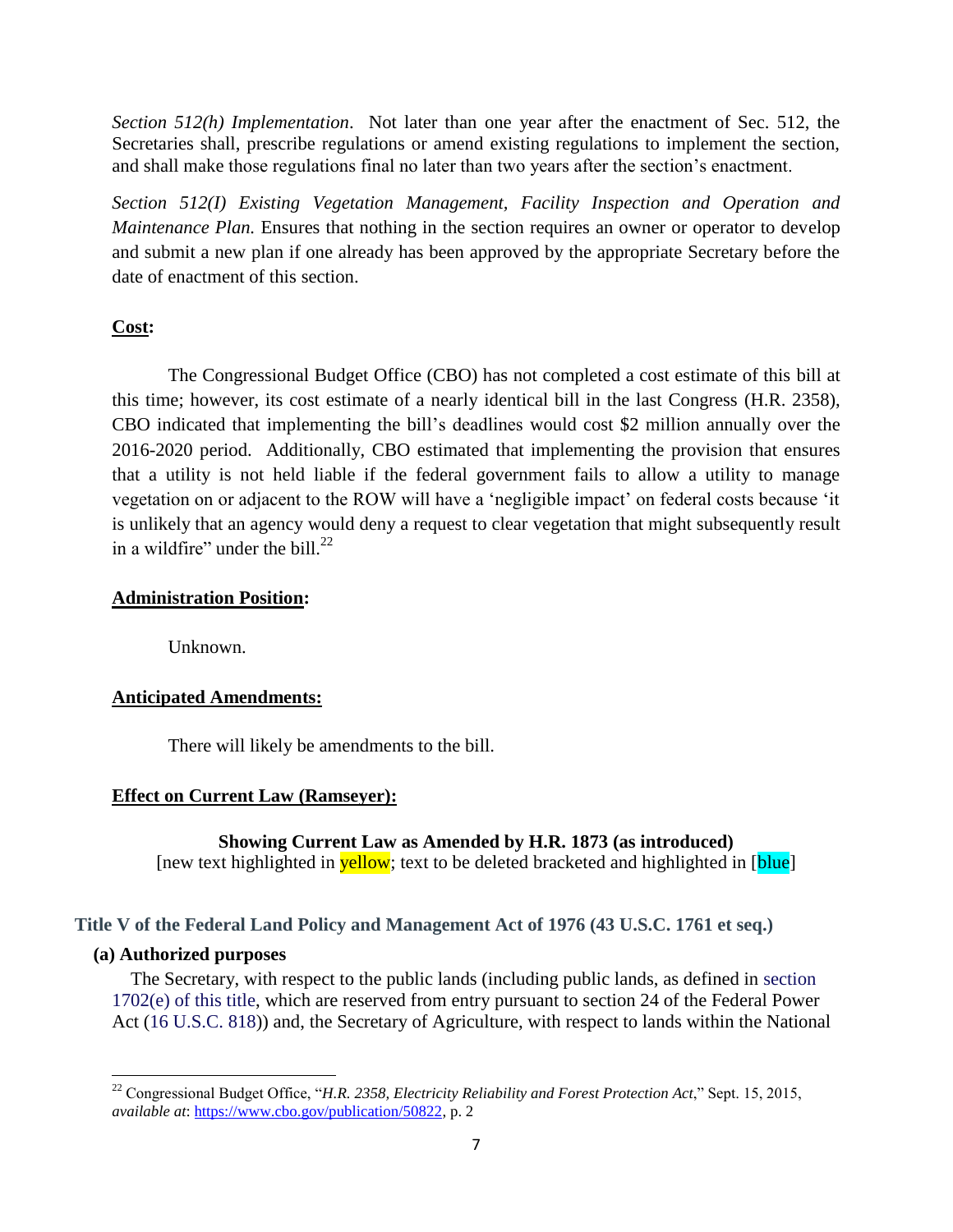Forest System (except in each case land designated as wilderness), are authorized to grant, issue, or renew rights-of-way over, upon, under, or through such lands for-

(1) reservoirs, canals, ditches, flumes, laterals, pipes, pipelines, tunnels, and other facilities and systems for the impoundment, storage, transportation, or distribution of water;

(2) pipelines and other systems for the transportation or distribution of liquids and gases, other than water and other than oil, natural gas, synthetic liquid or gaseous fuels, or any refined product produced therefrom, and for storage and terminal facilities in connection therewith;

(3) pipelines, slurry and emulsion systems, and conveyor belts for transportation and distribution of solid materials, and facilities for the storage of such materials in connection therewith;

(4) systems for generation, transmission, and distribution of electric energy, except that the applicant shall also comply with all applicable requirements of the Federal Energy Regulatory Commission under the Federal Power Act, including part  $1^{\frac{1}{2}}$  $1^{\frac{1}{2}}$  thereof (41 Stat. 1063, 16 U.S.C.  $791a-825r$  $791a-825r$  $791a-825r$ .:  $^{2}$ 

(5) systems for transmission or reception of radio, television, telephone, telegraph, and other electronic signals, and other means of communication;

(6) roads, trails, highways, railroads, canals, tunnels, tramways, airways, livestock driveways, or other means of transportation except where such facilities are constructed and maintained in connection with commercial recreation facilities on lands in the National Forest System; or

(7) such other necessary transportation or other systems or facilities which are in the public interest and which require rights-of-way over, upon, under, or through such lands.

#### **(b) Procedures applicable; administration**

(1) The Secretary concerned shall require, prior to granting, issuing, or renewing a right-ofway, that the applicant submit and disclose those plans, contracts, agreements, or other information reasonably related to the use, or intended use, of the right-of-way, including its effect on competition, which he deems necessary to a determination, in accordance with the provisions of this Act, as to whether a right-of-way shall be granted, issued, or renewed and the terms and conditions which should be included in the right-of-way.

(2) If the applicant is a partnership, corporation, association, or other business entity, the Secretary concerned, prior to granting a right-to-way  $\frac{3}{2}$  $\frac{3}{2}$  $\frac{3}{2}$  pursuant to this subchapter, shall require the applicant to disclose the identity of the participants in the entity, when he deems it necessary to a determination, in accordance with the provisions of this subchapter, as to whether a right-ofway shall be granted, issued, or renewed and the terms and conditions which should be included in the right-of-way. Such disclosures shall include, where applicable: (A) the name and address of each partner; (B) the name and address of each shareholder owning 3 per centum or more of the shares, together with the number and percentage of any class of voting shares of the entity which such shareholder is authorized to vote; and (C) the name and address of each affiliate of the entity together with, in the case of an affiliate controlled by the entity, the number of shares and the percentage of any class of voting stock of that affiliate owned, directly or indirectly, by that entity, and, in the case of an affiliate which controls that entity, the number of shares and the percentage of any class of voting stock of that entity owned, directly or indirectly, by the affiliate.

(3) The Secretary of Agriculture shall have the authority to administer all rights-of-way granted or issued under authority of previous Acts with respect to lands under the jurisdiction of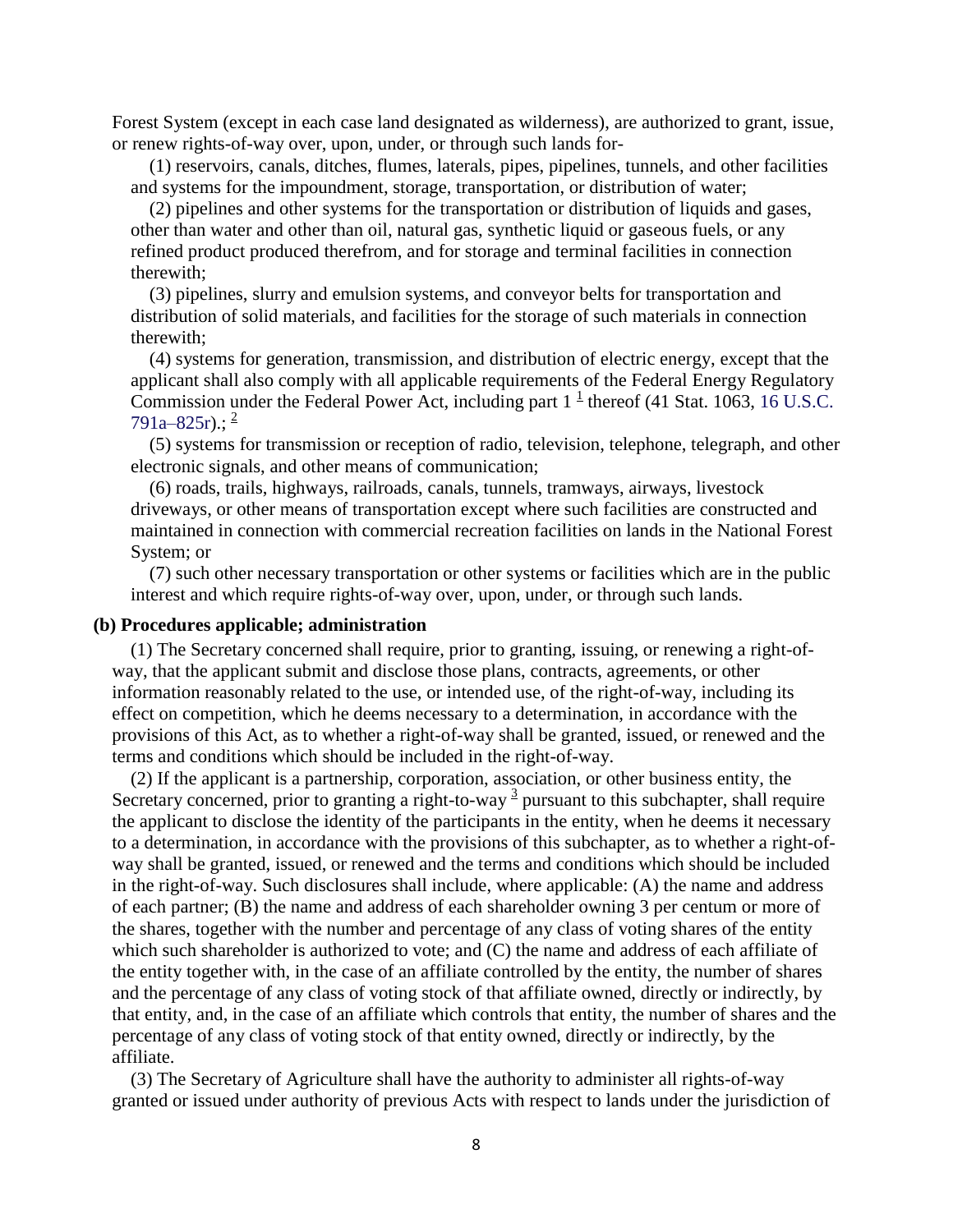the Secretary of Agriculture, including rights-of-way granted or issued pursuant to authority given to the Secretary of the Interior by such previous Acts.

#### **(c) Permanent easement for water systems; issuance, preconditions, etc.**

(1) Upon receipt of a written application pursuant to paragraph (2) of this subsection from an applicant meeting the requirements of this subsection, the Secretary of Agriculture shall issue a permanent easement, without a requirement for reimbursement, for a water system as described in subsection (a)(1) of this section, traversing Federal lands within the National Forest System ("National Forest Lands"), constructed and in operation or placed into operation prior to October 21, 1976, if-

(A) the traversed National Forest lands are in a State where the appropriation doctrine governs the ownership of water rights;

(B) at the time of submission of the application the water system is used solely for agricultural irrigation or livestock watering purposes;

(C) the use served by the water system is not located solely on Federal lands;

(D) the originally constructed facilities comprising such system have been in substantially continuous operation without abandonment;

(E) the applicant has a valid existing right, established under applicable State law, for water to be conveyed by the water system;

(F) a recordable survey and other information concerning the location and characteristics of the system as necessary for proper management of National Forest lands is provided to the Secretary of Agriculture by the applicant for the easement; and

(G) the applicant submits such application on or before December 31, 1996.

(2)(A) Nothing in this subsection shall be construed as affecting any grants made by any previous Act. To the extent any such previous grant of right-of-way is a valid existing right, it shall remain in full force and effect unless an owner thereof notifies the Secretary of Agriculture that such owner elects to have a water system on such right-of-way governed by the provisions of this subsection and submits a written application for issuance of an easement pursuant to this subsection, in which case upon the issuance of an easement pursuant to this subsection such previous grant shall be deemed to have been relinquished and shall terminate.

(B) Easements issued under the authority of this subsection shall be fully transferable with all existing conditions and without the imposition of fees or new conditions or stipulations at the time of transfer. The holder shall notify the Secretary of Agriculture within sixty days of any address change of the holder or change in ownership of the facilities.

(C) Easements issued under the authority of this subsection shall include all changes or modifications to the original facilities in existence as of October 21, 1976, the date of enactment of this Act.

(D) Any future extension or enlargement of facilities after October 21, 1976, shall require the issuance of a separate authorization, not authorized under this subsection.

(3)(A) Except as otherwise provided in this subsection, the Secretary of Agriculture may terminate or suspend an easement issued pursuant to this subsection in accordance with the procedural and other provisions of section 1766 of this title. An easement issued pursuant to this subsection shall terminate if the water system for which such easement was issued is used for any purpose other than agricultural irrigation or livestock watering use. For purposes of subparagraph (D) of paragraph (1) of this subsection, non-use of a water system for agricultural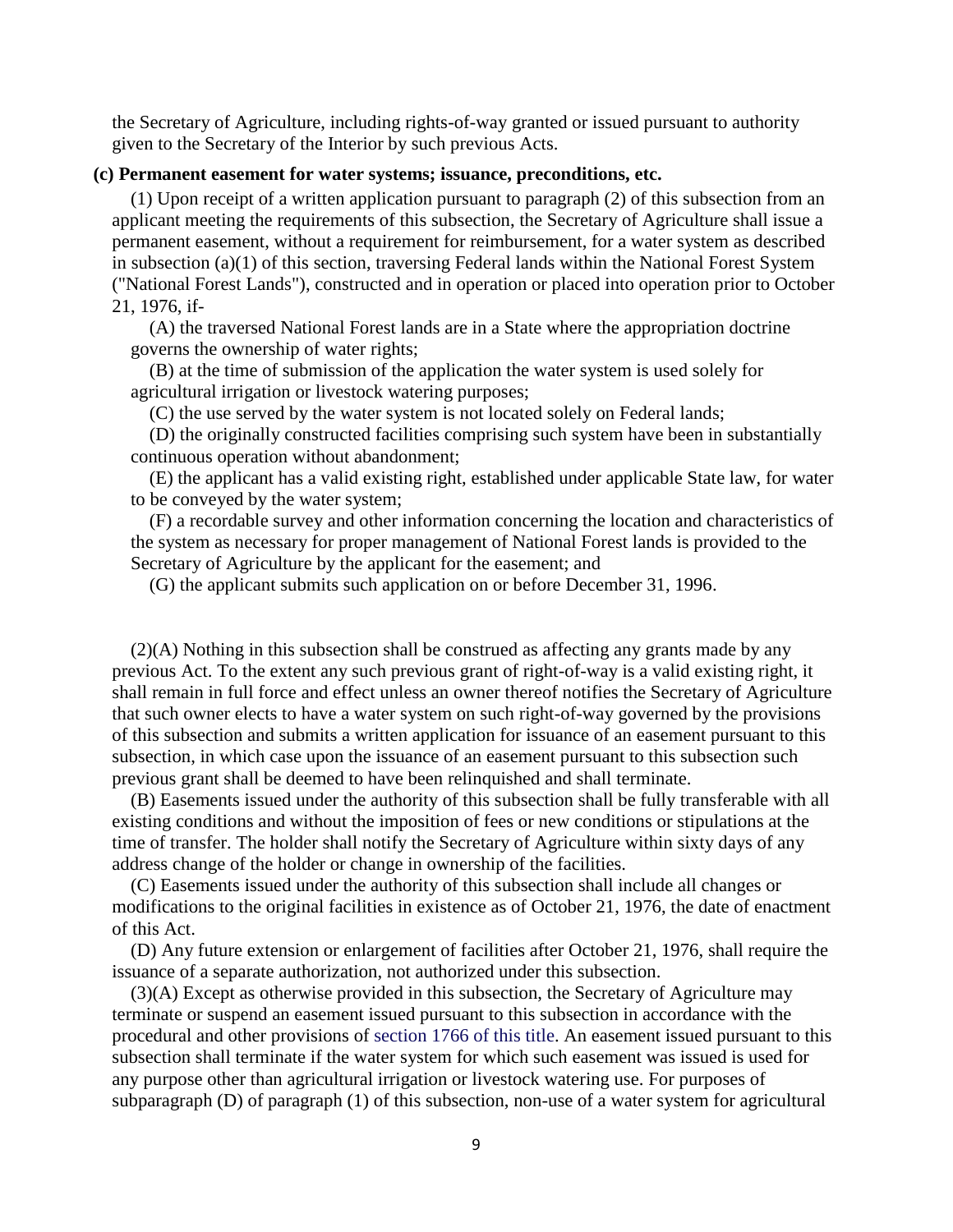irrigation or livestock watering purposes for any continuous five-year period shall constitute a rebuttable presumption of abandonment of the facilities comprising such system.

(B) Nothing in this subsection shall be deemed to be an assertion by the United States of any right or claim with regard to the reservation, acquisition, or use of water. Nothing in this subsection shall be deemed to confer on the Secretary of Agriculture any power or authority to regulate or control in any manner the appropriation, diversion, or use of water for any purpose (nor to diminish any such power or authority of such Secretary under applicable law) or to require the conveyance or transfer to the United States of any right or claim to the appropriation, diversion, or use of water.

(C) Except as otherwise provided in this subsection, all rights-of-way issued pursuant to this subsection are subject to all conditions and requirements of this Act.

(D) In the event a right-of-way issued pursuant to this subsection is allowed to deteriorate to the point of threatening persons or property and the holder of the right-of-way, after consultation with the Secretary of Agriculture, refuses to perform the repair and maintenance necessary to remove the threat to persons or property, the Secretary shall have the right to undertake such repair and maintenance on the right-of-way and to assess the holder for the costs of such repair and maintenance, regardless of whether the Secretary had required the holder to furnish a bond or other security pursuant to subsection (i) of this section.

#### **(d) Rights-of-way on certain Federal lands**

With respect to any project or portion thereof that was licensed pursuant to, or granted an exemption from, part I of the Federal Power Act [16 U.S.C. 791a et seq.] which is located on lands subject to a reservation under section 24 of the Federal Power Act [16 U.S.C. 818] and which did not receive a permit, right-of-way or other approval under this section prior to October 24, 1992, no such permit, right-of-way, or other approval shall be required for continued operation, including continued operation pursuant to section 15 of the Federal Power Act [16 U.S.C. 808], of such project unless the Commission determines that such project involves the use of any additional public lands or National Forest lands not subject to such reservation.

( Pub. L. 94–579, [title V, §501, Oct. 21, 1976,](http://uscode.house.gov/statviewer.htm?volume=90&page=2776) 90 Stat. 2776 ; Pub. L. 99–545, [§1\(b\), \(c\), Oct. 27,](http://uscode.house.gov/statviewer.htm?volume=100&page=3047)  1986, [100 Stat. 3047,](http://uscode.house.gov/statviewer.htm?volume=100&page=3047) [3048;](http://uscode.house.gov/statviewer.htm?volume=100&page=3048) Pub. L. 102–486, [title XXIV, §2401, Oct. 24, 1992,](http://uscode.house.gov/statviewer.htm?volume=106&page=3096) 106 Stat. 3096 .)

# **SEC. 512. VEGETATION MANAGEMENT, FACILITY INSPECTION, AND OPERATION, AND MAINTENANCE RELATING TO ELECTRIC TRANSMISSION AND DISTRIBUTION FACILITY RIGHTS-OF-WAY.**

(a) General Direction- In order to enhance the reliability of the electricity grid and reduce the threat of wildfires to and from electric transmission and distribution rights-of-way and related facilities and adjacent property, the Secretary, with respect to public lands and other lands under the jurisdiction of the Secretary, and the Secretary of Agriculture, with respect to National Forest System lands, shall provide direction to ensure that all existing and future rights-of-way, however established (including by grant, special use authorization, and easement), for electrical transmission and distribution facilities on such lands include provisions for utility vegetation management, facility inspection, and operation and maintenance activities that, while consistent with applicable law—

(1) are developed in consultation with the holder of the right-of-way;

(2) enable the owner or operator of a facility to operate and maintain the facility in good working order and to comply with Federal, State and local electric system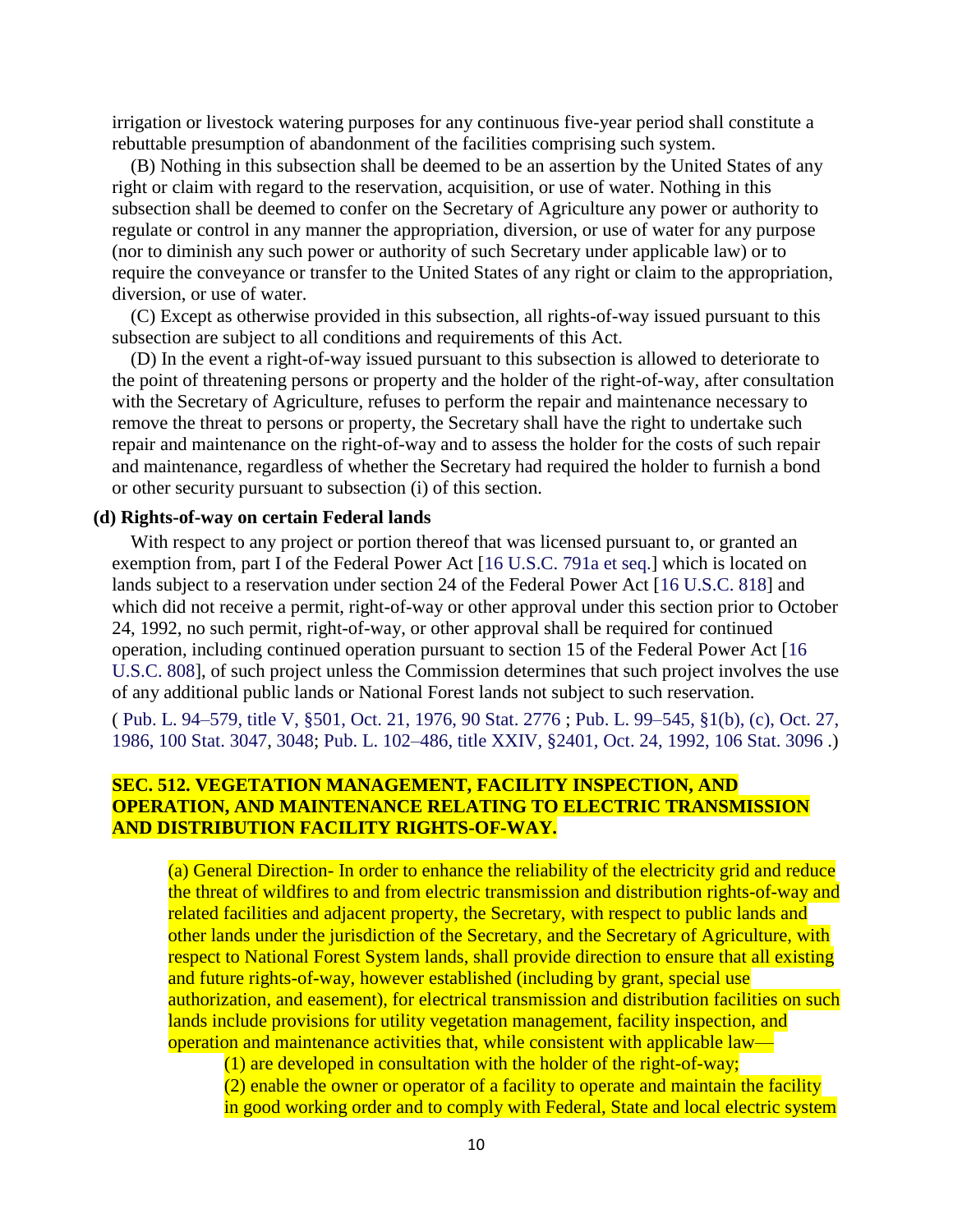reliability and fire safety requirements, including reliability standards established by the North American Electric Reliability Corporation and plans to meet such reliability standards;

(3) minimize the need for case-by-case or annual approvals for—

(A) routine vegetation management, facility inspection, and operation and maintenance activities within existing electrical transmission and distribution rights-of-way; and

(B) utility vegetation management activities that are necessary to control hazard trees within or adjacent to electrical transmission and distribution rights-of-way; and

(4) when review is required, provide for expedited review and approval of utility vegetation management, facility inspection, and operation and maintenance activities, especially activities requiring prompt action to avoid an adverse impact on human safety or electric reliability to avoid fire hazards.

(b) Vegetation Management, Facility Inspection, and Operation and Maintenance Plans— (1) DEVELOPMENT AND SUBMISSION—Consistent with subsection (a), the Secretary and the Secretary of Agriculture shall provide owners and operators of electric transmission and distribution facilities located on lands described in such subsection with the option to develop and submit a vegetation management, facility inspection, and operation and maintenance plan, that at each owner or operator's transmission discretion may cover some or all of the owner or operator's transmission and distribution rights-of-way on Federal lands, for approval to the Secretary with jurisdiction over the lands. A plan under this paragraph shall enable the owner or operator of a facility, at a minimum, to comply with applicable Federal, State, and local electric system reliability and fire safety requirements, as provided in subsection (a)(2). The Secretaries shall not have the authority to modify those requirements.

(2) REVIEW AND APPROVAL PROCESS—The Secretary and the Secretary of Agriculture shall jointly develop a consolidated and coordinated process for review and approval of—

(A) vegetation management, facility inspection, and operation and maintenance plans submitted under paragraph (1) that—

(i) assures prompt review and approval not to exceed 90 days;

(ii) includes timelines and benchmarks for agency comments to

submitted plans and final approval of such plans;

(iii) is consistent with applicable law; and

(iv) minimizes the costs of the process to the reviewing agency and the entity submitting the plans; and

(B) amendments to the plans in a prompt manner if changed conditions necessitate a modification to a plan.

(3) NOTIFICATION- The review and approval process under paragraph (2) shall—

(A) include notification by the agency of any changed conditions that warrant a modification to a plan;

(B) provide an opportunity for the owner or operator to submit a proposed plan amendment to address directly the changed condition; and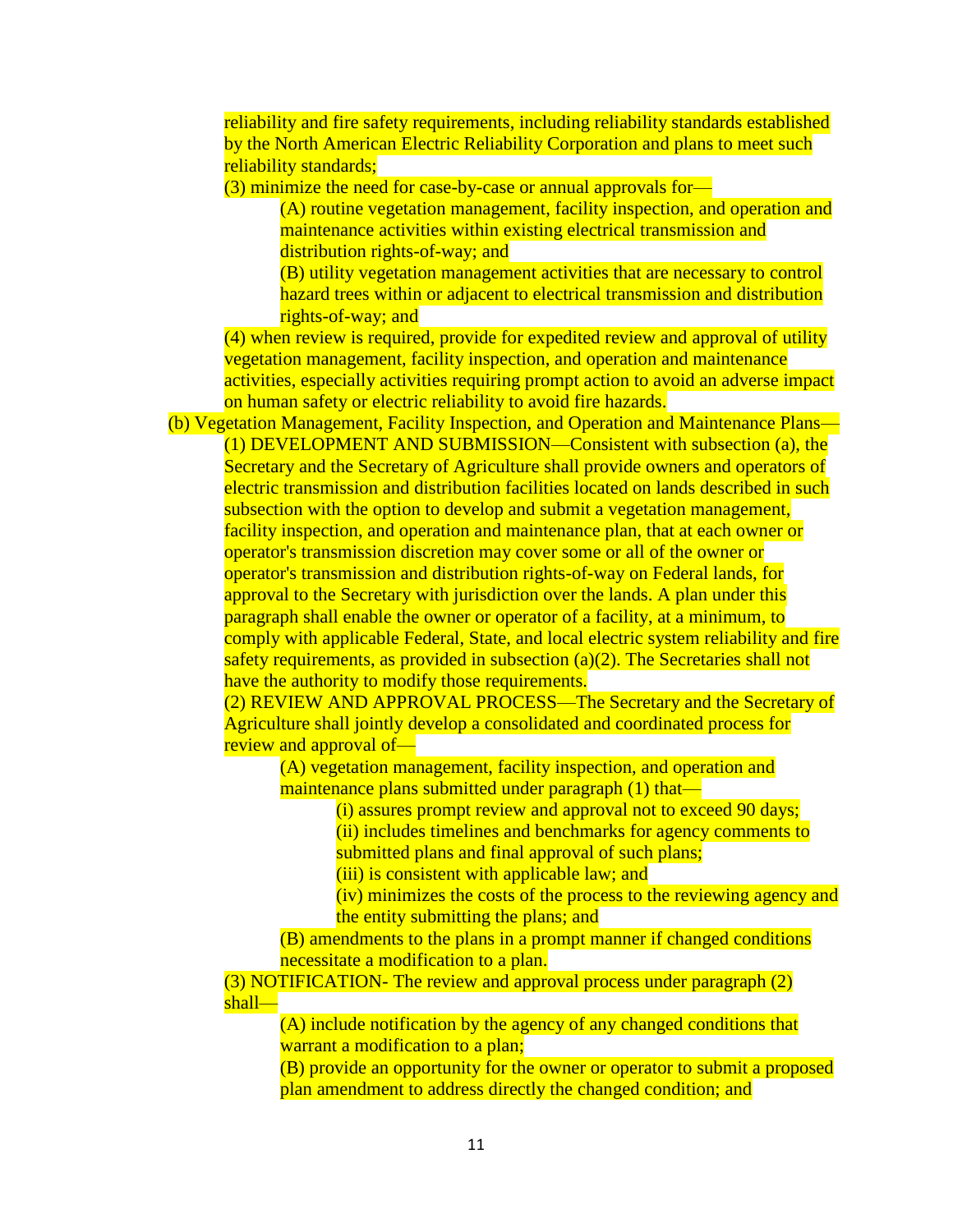(C) allow the owner or operator to continue to implement those elements of the approved plan that do not directly and adversely affect the condition precipitating the need for modification.

(4) CATEGORICAL EXCLUSION PROCESS—The Secretary and the Secretary of Agriculture shall apply his or her categorical exclusion process under the National Environmental Policy Act of 1969 (42 U.S.C. 4321 et seq.) to plans developed under this subsection on existing transmission and distribution rightsof-way under this subsection.

(5) IMPLEMENTATION—A plan approved under this subsection shall become part of the authorization governing the covered right-of-way and hazard trees adjacent to the right-of-way. If a vegetation management plan is proposed for an existing transmission and distribution facility concurrent with the siting of a new transmission or distribution facility, necessary reviews shall be completed as part of the siting process or sooner. Once the plan is approved, the owner or operator shall provide the agency with only a notification of activities anticipated to be undertaken in the coming year, a description of those activities, and certification that the activities are in accordance with the plan.

(6) DEFINITIONS—In this subsection:

(A) VEGETATION MANAGEMENT, FACILITY INSPECTION, AND OPERATION AND MAINTENANCE PLAN.—The term "vegetation management, facility inspection and operation and maintenance plan" means a plan that—

> (i) is prepared by the owner or operator of one or more electrical transmission or distribution facilities to cover one or more electric transmission and distribution rights-of-way; and (ii) provides for the long-term, cost-effective, efficient and timely

management of facilities and vegetation within the width of the right-of-way and adjacent Federal lands to enhance electricity reliability, promote public

safety, and avoid fire hazards.

(B) OWNER OR OPERATOR.—The terms "owner" and "operator" include contractors or other agents engaged by the owner or operator of a facility.

`(C) HAZARD TREE.—The term "hazard tree" means any tree inside the right-of-way or located outside the right-of-way that has been found either the owner or operator of a transmission or distribution facility, or the Secretary or the Secretary of Agriculture, to be likely to fail and cause high risk of injury, damage, or disruption within 10 feet or less of an electric power line or related structure if it fell.

`(c) Response to Emergency Conditions—If vegetation on Federal lands within, or hazard trees on Federal lands adjacent to, an electrical transmission or distribution right-of-way granted by the Secretary or the Secretary of Agriculture has contacted or is in imminent danger of contacting one or more electric transmission or distribution lines, the owner or operator of the transmission or distribution lines—

(1) may prune or remove the vegetation to avoid the disruption of electric service and risk of fire; and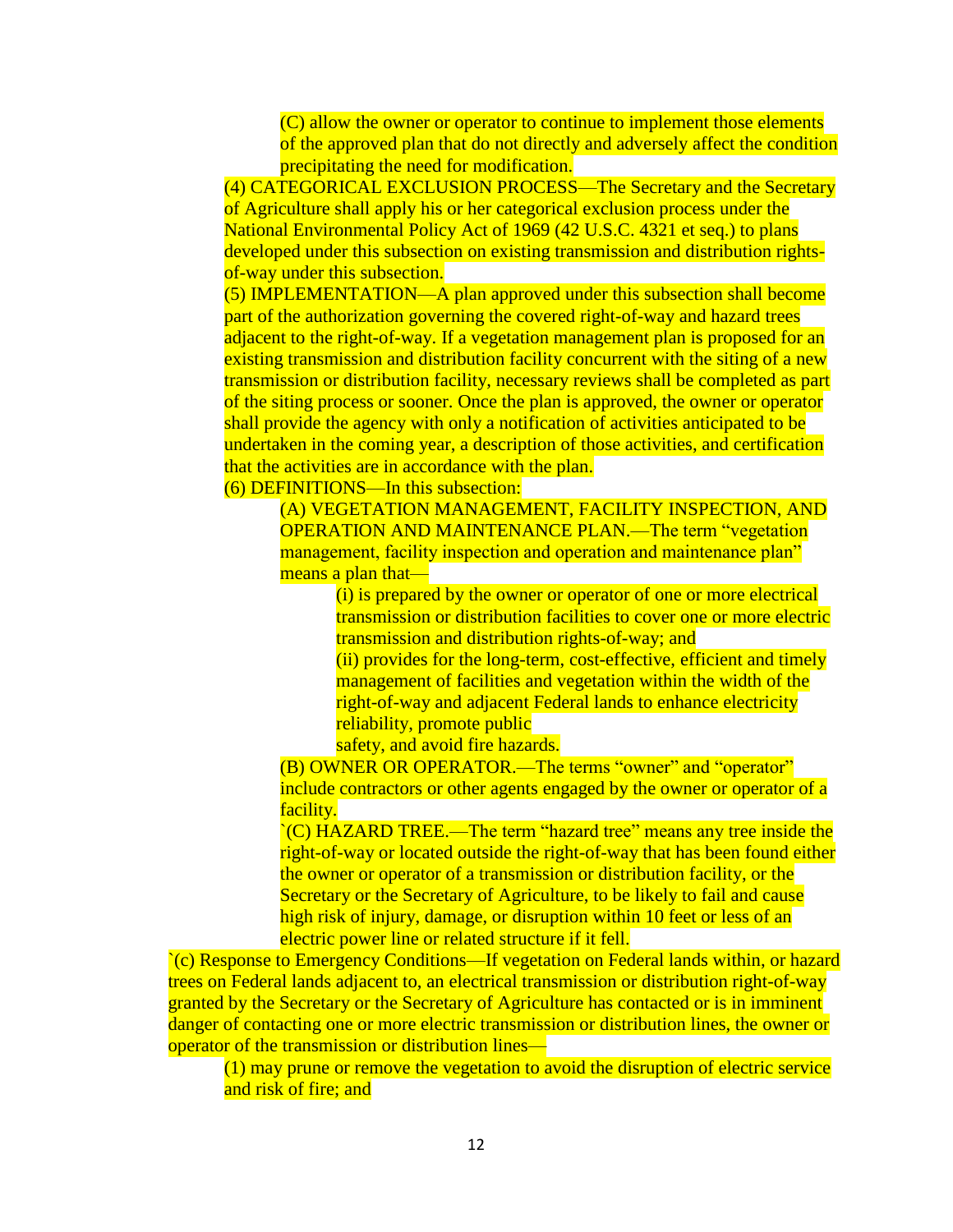(2) shall notify the appropriate local agent of the relevant Secretary not later than 24 hours after such removal.

(d) Compliance With Applicable Reliability and Safety Standards— If vegetation on Federal lands within or adjacent to an electrical transmission or distribution right-of-way under the jurisdiction of each Secretary does not meet clearance requirements under standards established by the North American Electric Reliability Corporation, or by State and local authorities, and the Secretary having jurisdiction over the lands has failed to act to allow a transmission or distribution facility owner or operator to conduct vegetation management activities within 3 business days after receiving a request to allow such activities, the owner or operator may, after notifying the Secretary, conduct such vegetation management activities to meet those clearance requirements.

(e) Reporting Requirement— The Secretary or Secretary of Agriculture shall report requests and actions made under subsections (c) and (d) annually on each Secretary's website.

(f) Liability— An owner or operator of a transmission or distribution facility shall not be held liable for wildfire damage, loss or injury, including the cost of fire suppression, if—

(1) the Secretary or the Secretary of Agriculture fails to allow the owner or operator to operate consistently with an approved vegetation management, facility inspection, and operation and maintenance plan on Federal lands under the relevant Secretary's jurisdiction within or adjacent to a right-of-way to comply with Federal, State or local electric system reliability and fire safety standards, including standards established by the North American Electric Reliability Corporation; or

(2) the Secretary or the Secretary of Agriculture fails to allow the owner or operator of the transmission or distribution facility to perform appropriate vegetation management activities in response to an identified hazard tree as defined under subsection (b)(6), or a tree in imminent danger of contacting the owner's or operator's transmission or distribution facility.

(g) Training and Guidance— In consultation with the electric utility industry, the Secretary and the Secretary of Agriculture are encouraged to develop a program to train personnel of the Department of the Interior and the Forest Service involved in vegetation management decisions relating to transmission and distribution facilities to ensure that such personnel—

(1) understand electric system reliability and fire safety requirements, including reliability standards established by the North American Electric Reliability Corporation;

(2) assist owners and operators of transmission and distribution facilities to comply with applicable electric reliability and fire safety requirements; and (3) encourage and assist willing owners and operators of transmission and distribution facilities to incorporate on a voluntary basis vegetation management practices to enhance habitats and forage for pollinators and for other wildlife so long as the practices are compatible with the integrated vegetation management practices necessary for reliability and safety.

(h) Implementation- The Secretary of the Interior and the Secretary of Agriculture shall— (1) not later than one year after the date of the enactment of this section, prescribe regulations, or amend existing regulations, to implement this section; and